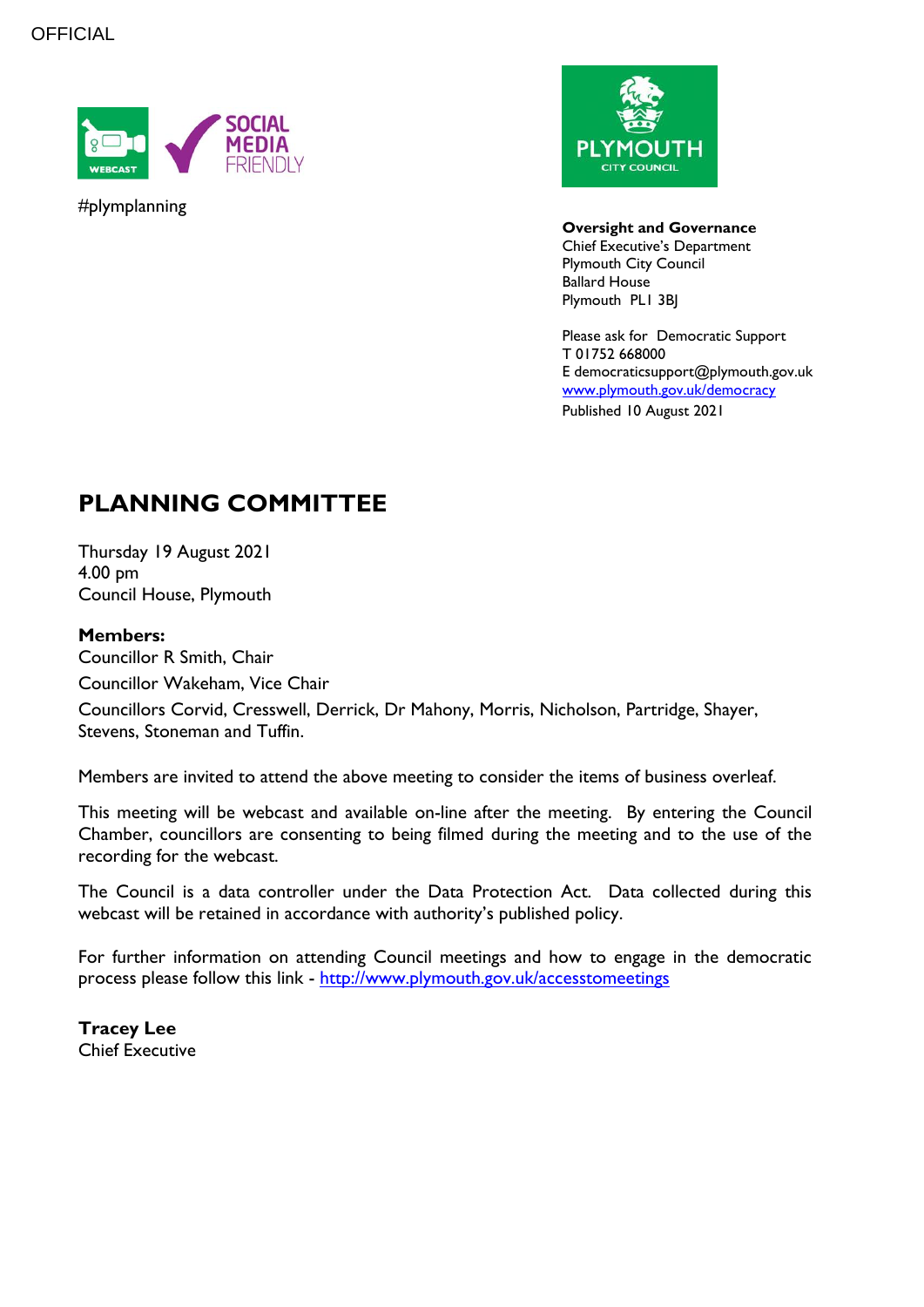## **Planning Committee**

#### **1. Apologies**

To receive apologies for non-attendance submitted by Committee Members.

#### **2. Declarations of Interest**

Members will be asked to make any declarations of interest in respect of items on this agenda.

#### **3. Minutes (Pages 1 - 4)**

The Committee will be asked to confirm the minutes of the meeting held on 22 July 2021.

#### **4. Chair's Urgent Business**

To receive reports on business which, in the opinion of the Chair, should be brought forward for urgent consideration.

#### **5. Questions from Members of the Public**

The Chair will receive and respond to questions from members of the public submitted in accordance with the Council's procedures. Questions shall not normally exceed 50 words in length and the total length of time allowed for public questions shall not exceed 10 minutes. Any question not answered within the total time allowed shall be the subject of a written response.

#### **6. Planning Applications for consideration**

The Service Director for Strategic Planning and Infrastructure will submit a schedule asking Members to consider Applications, Development proposals by Local Authorities and statutory consultations under the Town and Country Planning Act 1990 and the Planning (Listed Building and Conservation Areas) Act 1990.

#### 6.1. TPO 536 Land at Fitzroy Road **(Pages 5 - 16)**

Ward: Stoke Recommendation: To confirm TPO 536 with modifications

#### **7. Planning Enforcement: (Pages 17 - 18)**

#### **8. Planning Application Decisions Issued (Pages 19 - 34)**

The Service Director for Strategic Planning and Infrastructure, acting under powers delegated to him by the Council, will submit a schedule outlining all decisions issued since the last meeting –